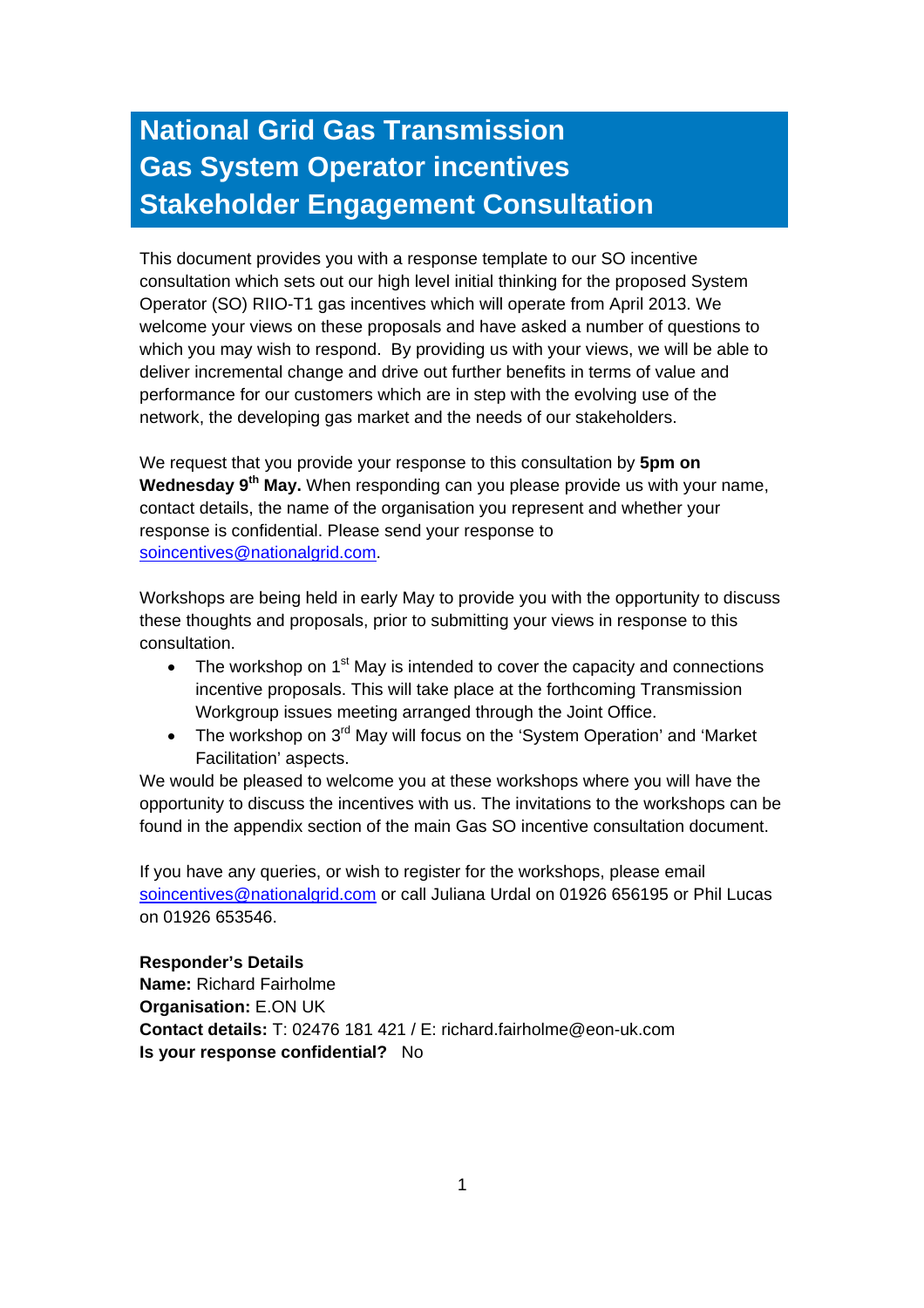# **System Operation**

#### **Residual Balancing**

**Q1. Do you agree with our proposal to maintain the current Residual Balancing incentive structure of linepack and price performance measures in preference to a cost minimisation scheme?** 

Yes, in order to avoid unnecessary distortions in the balancing market.

#### **Q2. Do you support the proposed change to link price and linepack targets to market volatility and imbalance? If not, how do you consider a performance measure should be set?**

No. Only limited information has been provided to support this proposed change, so we are unclear what the benefits would be. Shipper incentives and penalties do not flex to accommodate market volatility so we do not see the case for National Grid being treated differently in this regard.

#### **Q3. Does our proposal of a daily maximum value (£9,240) represent a suitable potential reward for our residual balancing performance? If not, what value do you attribute to the Residual Balancing role?**

We note that under current SO incentive arrangements, the maximum daily incentive value is £5,500. Moving to NG's higher reward level would enable NG to earn a potential extra £1.36M a year for essentially the same service to the Shipper community. Therefore, we fail to see what benefits this would bring to Shippers (who fund the incentives) and do not believe the case for change has been made.

### **NTS Shrinkage & Unaccounted for Gas**

#### **Q4. Do you feel it is appropriate to separate the baseline procurement of shrinkage from prompt purchases for changes to forecast levels?**

This approach would seem consistent with a typical trading strategy i.e. locking in the bulk of purchases at a long-term fixed price and optimising on or near the day according to changes in demand. However, as above, we would need to see figures to understand the financial impact (or potential savings), rather than just an outline of a concept.

#### **Q5. Do you consider a rolling 9 month price reference period to month ahead of the delivery quarter sets a fair benchmark price for shrinkage energy procurement performance assessment?**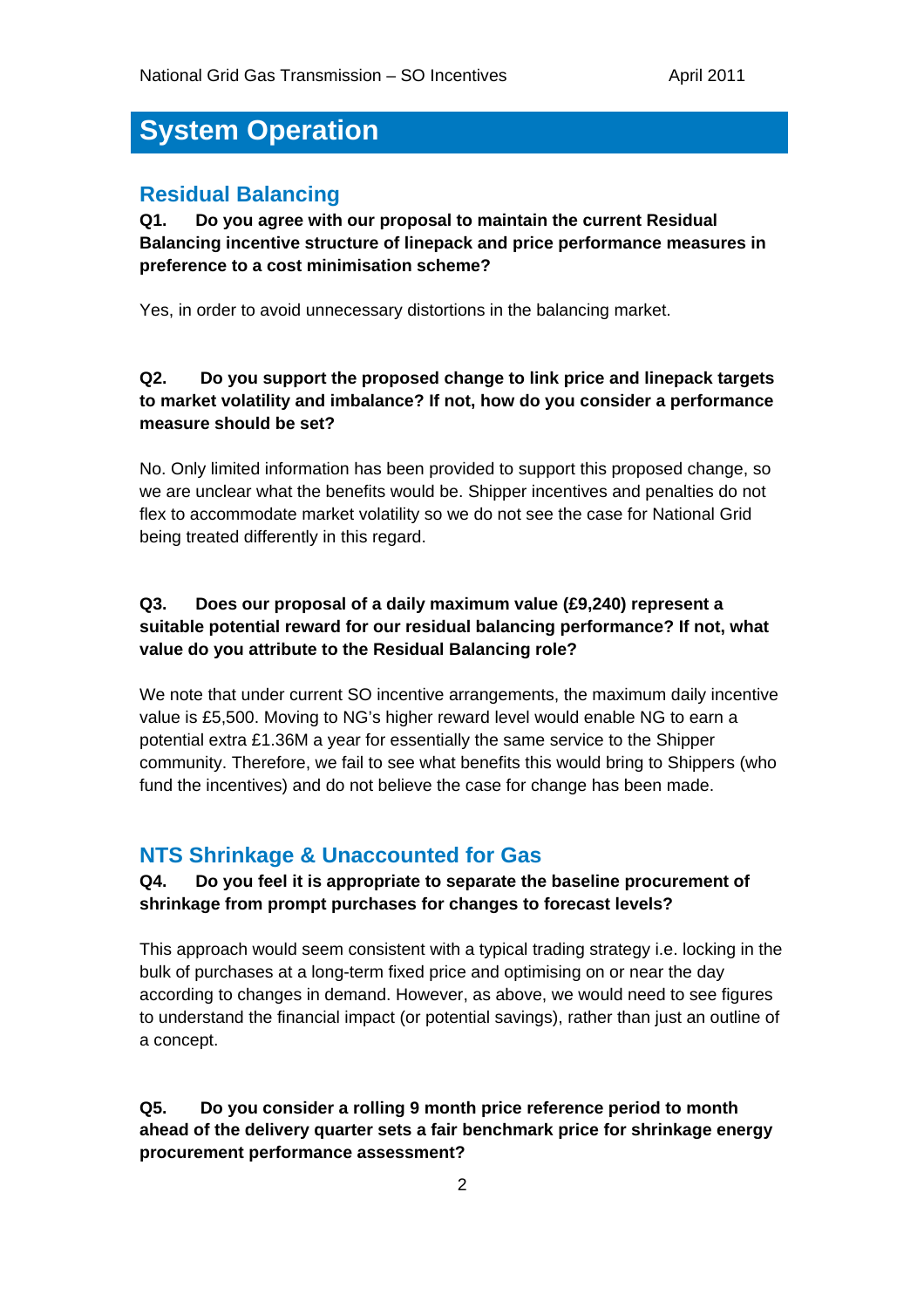No view. Ofgem is best placed to make such an assessment.

#### **Q6. Do you consider the Traded Price of Carbon Adjustment alone provides an appropriate mechanism to incentivise the proper consideration of environmental impacts of compressor use?**

No view. Ofgem is best placed to make such an assessment.

#### **Q7. Are there suitable incentives to reduce UAG on all the appropriate industry parties?**

This subject is in need of a full, independent perhaps Ofgem-led industry review. Previous SO incentive arrangements appear to have missed the mark in achieving any marked improvements and until the root causes are properly and transparently identified, it seems inappropriate to consider incentives.

## **Operating Margins (OM)**

**Q8. Do you agree with our proposal to reconsider OM incentivisation following the OM services review?** 

Yes, this seems broadly sensible.

### **Greenhouse Gas Emissions (Venting)**

#### **Q9. Do you support our approach for the greenhouse gas emissions incentive and what value would you place on a greenhouse gas emissions scheme?**

Given the wider environmental obligations on NG NTS, a reputational incentive would be more suitable in this area.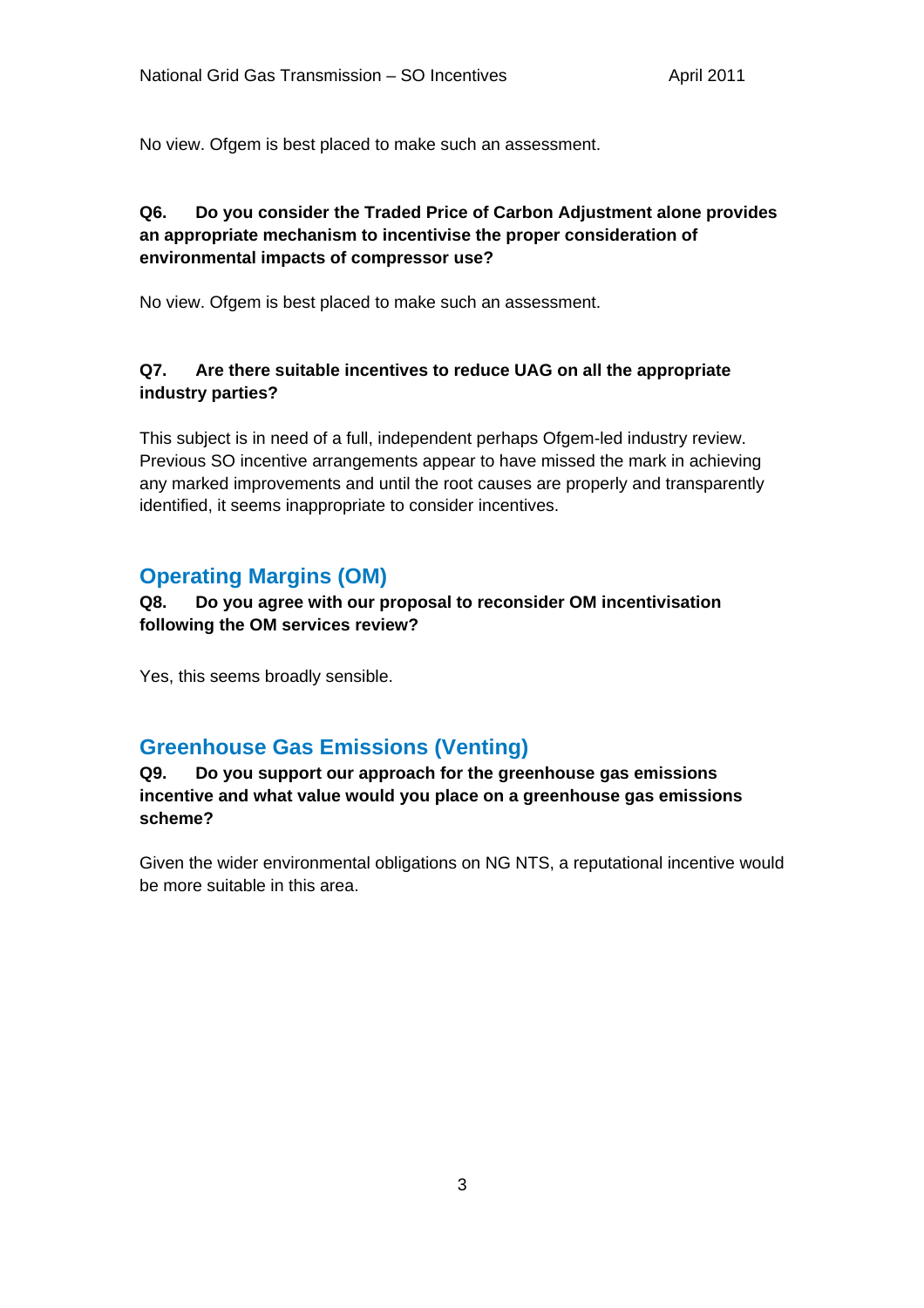# **Timely Connections**

#### **Connection Offers**

**Q10. Do you agree or disagree that we should be incentivised to find new and innovative ways of delivering connection offers quicker than the timescales stated in the UNC?** 

Given that UNC Mod 373 is not yet implemented (at the time of writing), never mind in operation, we believe it is too early to consider specific incentives in this area. Until we have had projects progress through the new process, we will have no feel for how stretching the targets will be for National Grid. In any case, each project will be different and therefore it will be difficult to read too much into performance statistics without knowing the nature of the connection offer.

We are also concerned that any incentive scheme here may preclude future UNC change if it is imbedded into NG NTS's business; for example, if the incentive scheme would have to be re-opened before a UNC Mod could be approved.

Notwithstanding the above concerns, it seems sensible to encourage NG not to wait until the final day of the deadline before providing a connection 'offer', which tends to be the case in electricity transmission connections. As such, a reputational incentive may suffice in this particular area, until greater experience of the process has been gained by all parties concerned. This could take the form of enhanced information provision (i.e. above Mod 373 minimum Code requirements), but bearing in mind commercial confidentiality.

#### **Capacity Delivery**

**Q11. Do you agree or disagree that a reputational incentive is appropriate to encourage National Grid to optimise the activities from signature of a bi-lateral contract to capacity application readiness, where applicable?** 

Yes; although this feels like incentivising NG to a do a job it already paid to do (or should be doing) in the best interests of its customers.

#### **Q12. Do you agree or disagree that a financial incentive should be introduced to provide flexibility to adjust obligated lead times where there is a user requirement?**

We believe this issue merits further detailed industry consideration to understand the implications.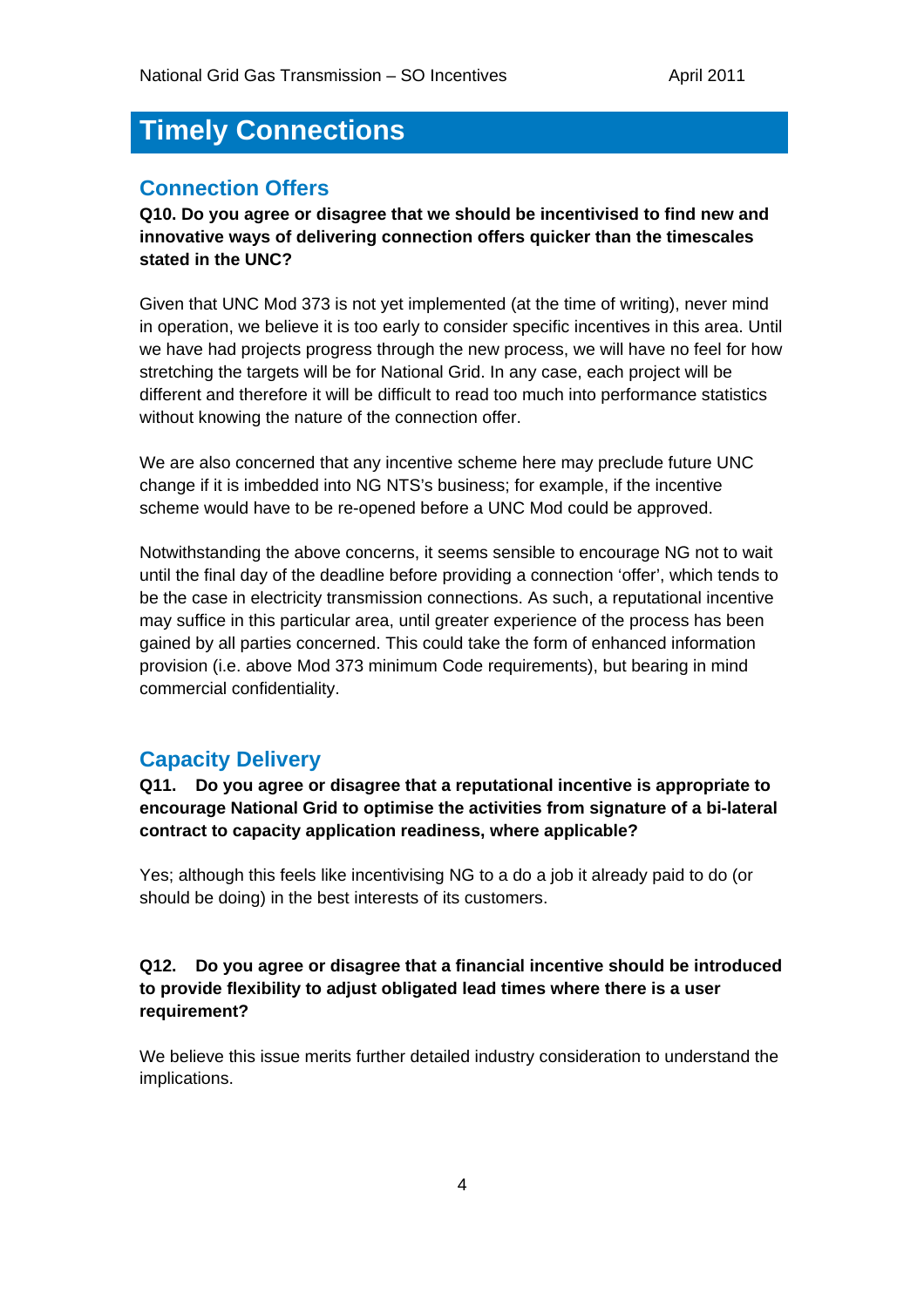## **Constraint Management**

#### **Q13. Do you support the principle that SO incentive targets will need to change to reflect the application of the TO uncertainty mechanisms?**

We do not support the bundling of exit and entry buy-back costs and do not understand the rationale for change. If the exit buyback arrangements were amended to mirror the entry arrangements, NG would be shifting further risk/costs onto Shippers who are no better placed than NG to deal with them. The proposed scheme also lacks transparency. For instance It is also unclear what "*the inherent risk in the NTS will be used to set a baseline of buybacks"* means in practice or how any party other than NG can appraise the accuracy of the targets that are generated as a result. Overall, we believe the loss of transparency over operation of the network by bundling buy-back incentive schemes would not be in the best interests of Shippers.

#### **Q14. Do you have a view about what the relevant constraint management action price assumed within our modelling?**

Defining a single price over a long period is clearly a major challenge and suggests that a single year incentive may be more suitable here to ensure a cost-reflective approach. Clearly prices will be driven by what is happening in the market at the time and how big the constraint is.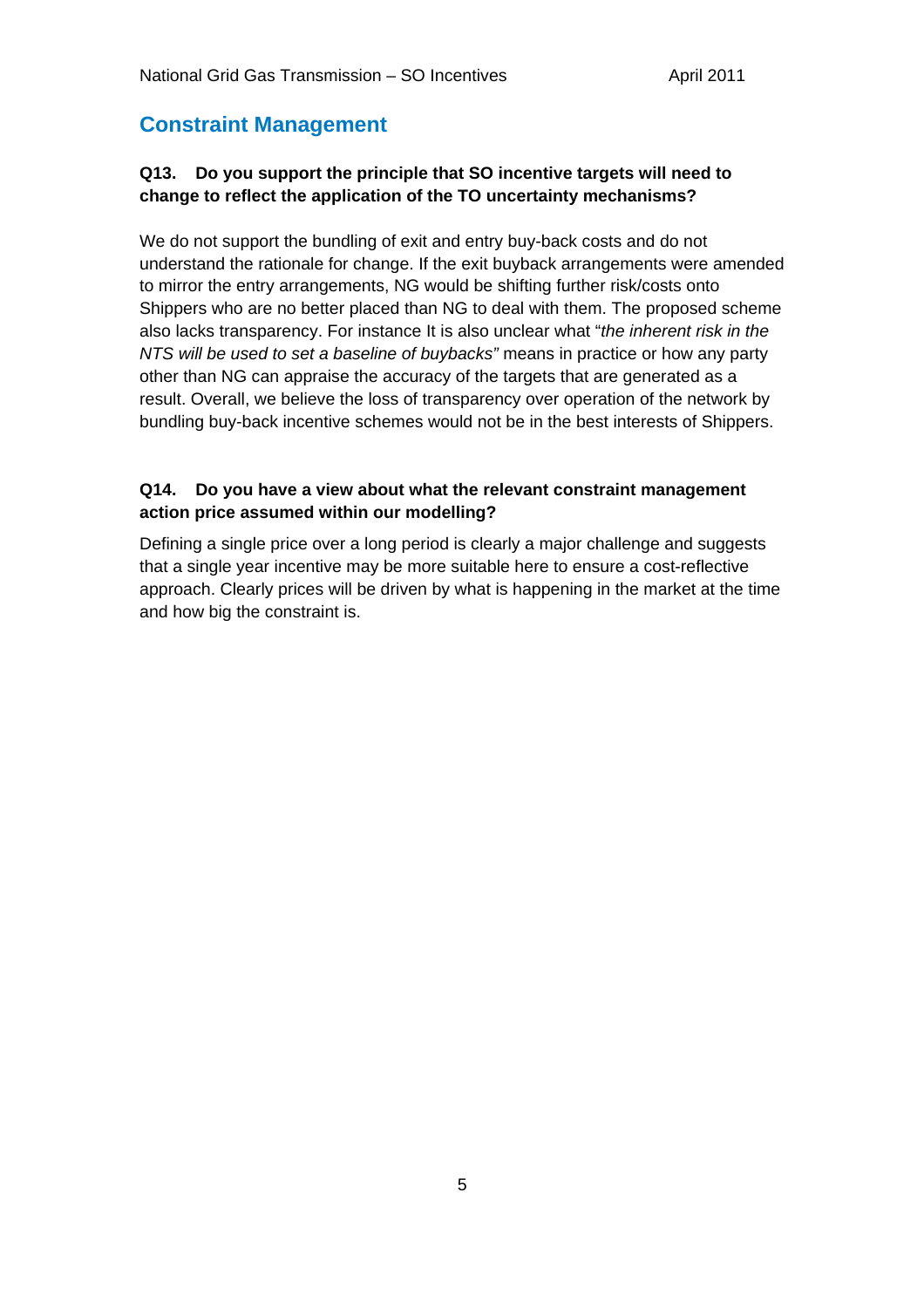# **Market Facilitation**

#### **Demand Forecasting**

We remain of the view, as expressed repeatedly through SO Incentive consultation responses that the accuracy of the NDM forecast is very important and we would like to see National Grid looking at the inputs into their forecasts with a view to improving accuracy in this area.

#### **Q15. What aspects of demand forecasting do you use in your decision making and value the most (e.g. forecast times, components of demand etc) and how do you expect your requirements to change over the RIIO-T1 period?**

The Day Ahead Forecast is still the most important for us. Unless the gas balancing mechanism changes over the RIIO-T1 period, we would be unlikely to change our view.

#### **Q16. Do you agree or disagree that the absolute forecast error is a more appropriate way to measure forecasting performance than the error as a percentage of demand?**

We agree that forecast error removes the benefits from high demand periods, but this change would only be suitable if the targets are selective to temperatures. At the very least, a winter/summer split would be required and perhaps a seasonal split would allow greater targeting. Both mechanisms have benefits/issues and it is important that the measures would drive appropriate improvements.

#### **Q17. Do you agree or disagree that the incentive target should reflect the level of demand volatility in the market?**

We do not see it as appropriate that the measure be flexed for demand volatility. This target is aimed at incentivising appropriate market behaviour in the balancing mechanism. Shipper incentives and penalties are not altered to account for demand volatility so we do not see why National Grid should receive particular dispensation.

#### **Information Provision**

#### **Q18. Do you agree that it is appropriate to replace the current financial incentive scheme with a reputational incentive?**

As noted in our previous SO incentives response, we are conscious that in recent years, an increasingly large amount of Shippers and third parties are accessing NG's website for data, which often feeds into Shipper's operational systems and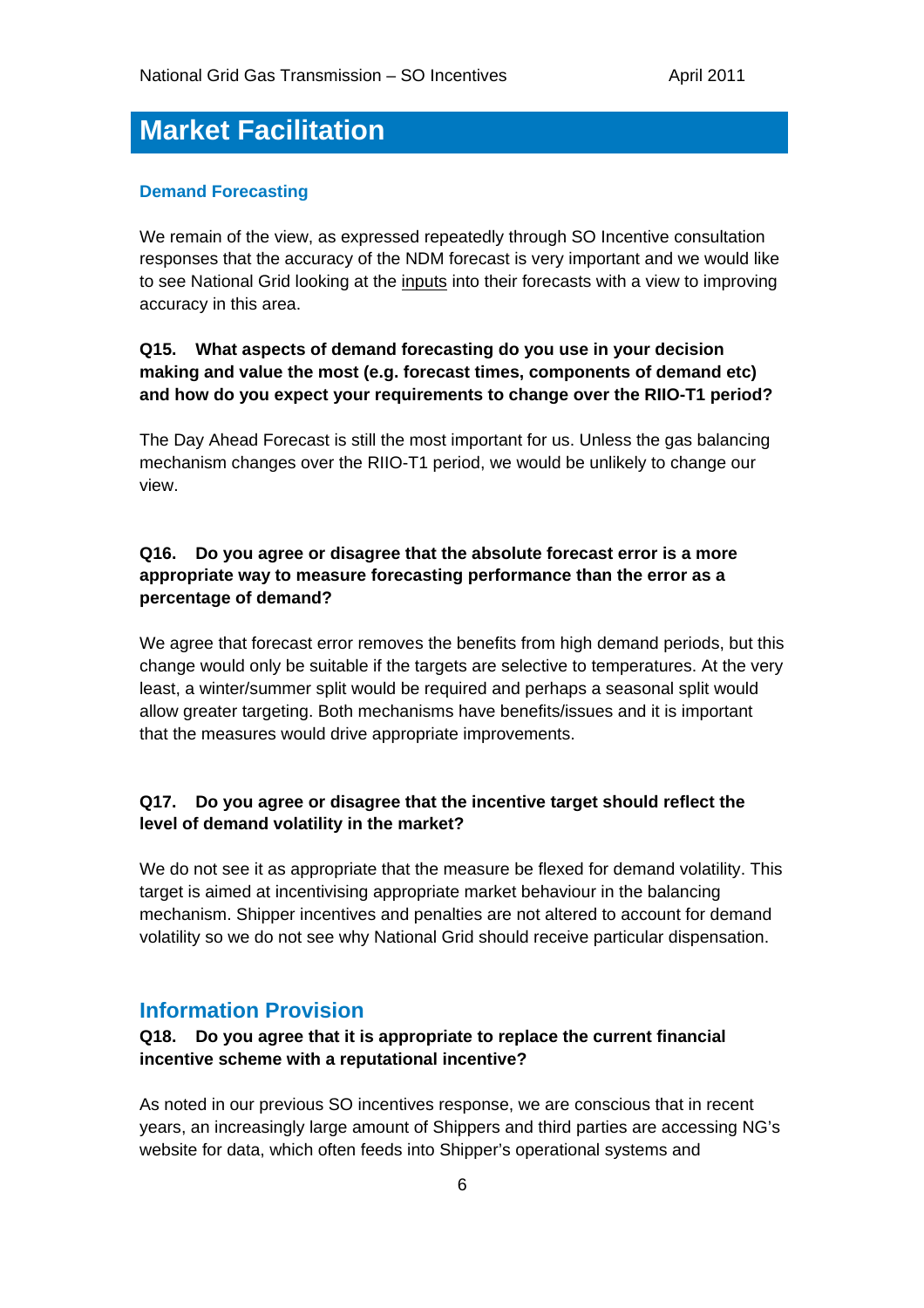processes. A reputational incentive, which requires NG to report on performance, is unlikely to provide Shippers with confidence that the high standards required in terms of availability and timeliness of data publication will be maintained. A re-consideration of incentivisation/penalties in this area should be undertaken by Ofgem, given the recent trend change in the way NG's customers are using its website.

#### **Q19. Are there areas where we could provide more information that would contribute to the efficient operation of the market, bring benefits to stakeholders' businesses and the value they provide to their customers?**

We have no immediate concerns, but should the need arise, then the existing UNC governance process allows additional data to be requested and this request to be properly assessed by industry.

#### **Q20. Do you agree with our current approach to review information provision requirements with industry before seeking appropriate funding if necessary?**

We support NG undertaking a review of the use of its website by its customers but believe that SO incentive arrangements in this area should not be changed until the review is complete.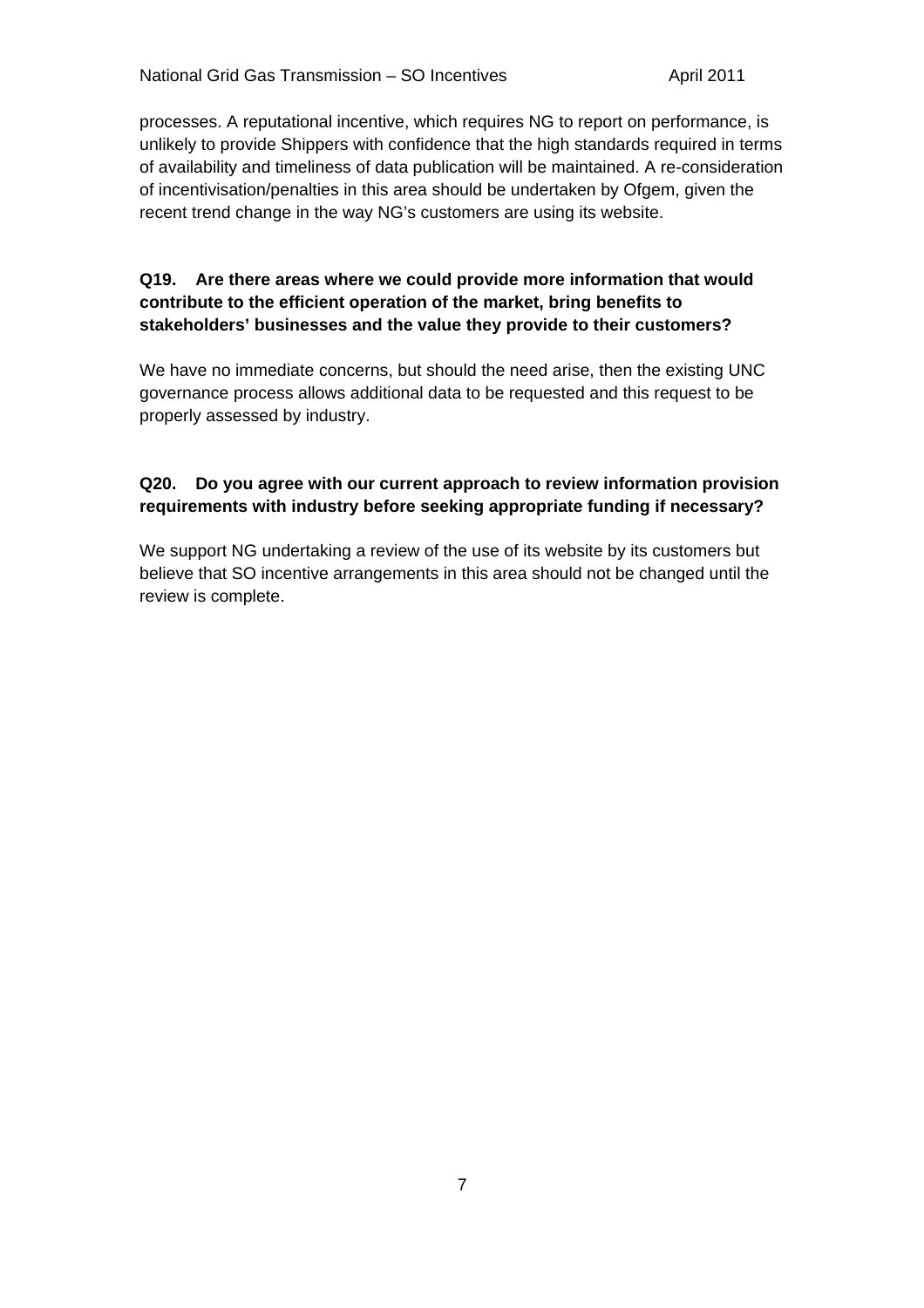# **Other New Incentives**

#### **Maintenance**

#### **Q21. Do you agree or disagree that the concept of maintenance days should apply at entry points?**

We are a little confused by this proposal since maintenance days already apply at Burton Point, which is an entry point.

#### **Q22. How much notice do you require of maintenance scheduling changes?**

The notice required will relate to the nature and extent of the maintenance and the plant affected, however the arrangements may benefit from a minimum notice period (on both sides), subject to the comments below on flexibility.

#### **Q23. Do you support the introduction of a financial incentive scheme relating to the scheduling of maintenance? What value would you place on such an incentive?**

We do not believe this issue is necessarily about financial incentives but rather how as customers, we get the flexibility we need, given the commercial nature of our business. For instance, one of the major difficulties facing generators is planned outages for CCGTs, since these outages are determined by running hours which are driven by the prevailing market conditions, so it is difficult to schedule these too far in advance. What Shippers need is the flexibility (and willingness within NG) to change these schedules and the fact that maintenance must be a 7 day a week activity for NG and its contractors.

#### **Capacity Scale back**

#### **Q24. Do you agree or disagree that an incentive relating to the restoration of scaled back capacity would maximise the level of non-firm capacity made available to the market?**

We do not believe there should be an incentive to restore any scaled back capacity. Surely if the restriction isn't required then the capacity should be offered back to the market. Whilst there currently might not an explicit obligation to do this as quickly as possible, we do not believe it is in the spirit of the Code that it should be artificially held back or held back/released because of a financial incentive . Moreover, if there is such an issue currently existing then we may see Code parties bringing forward UNC proposals to deal with it.